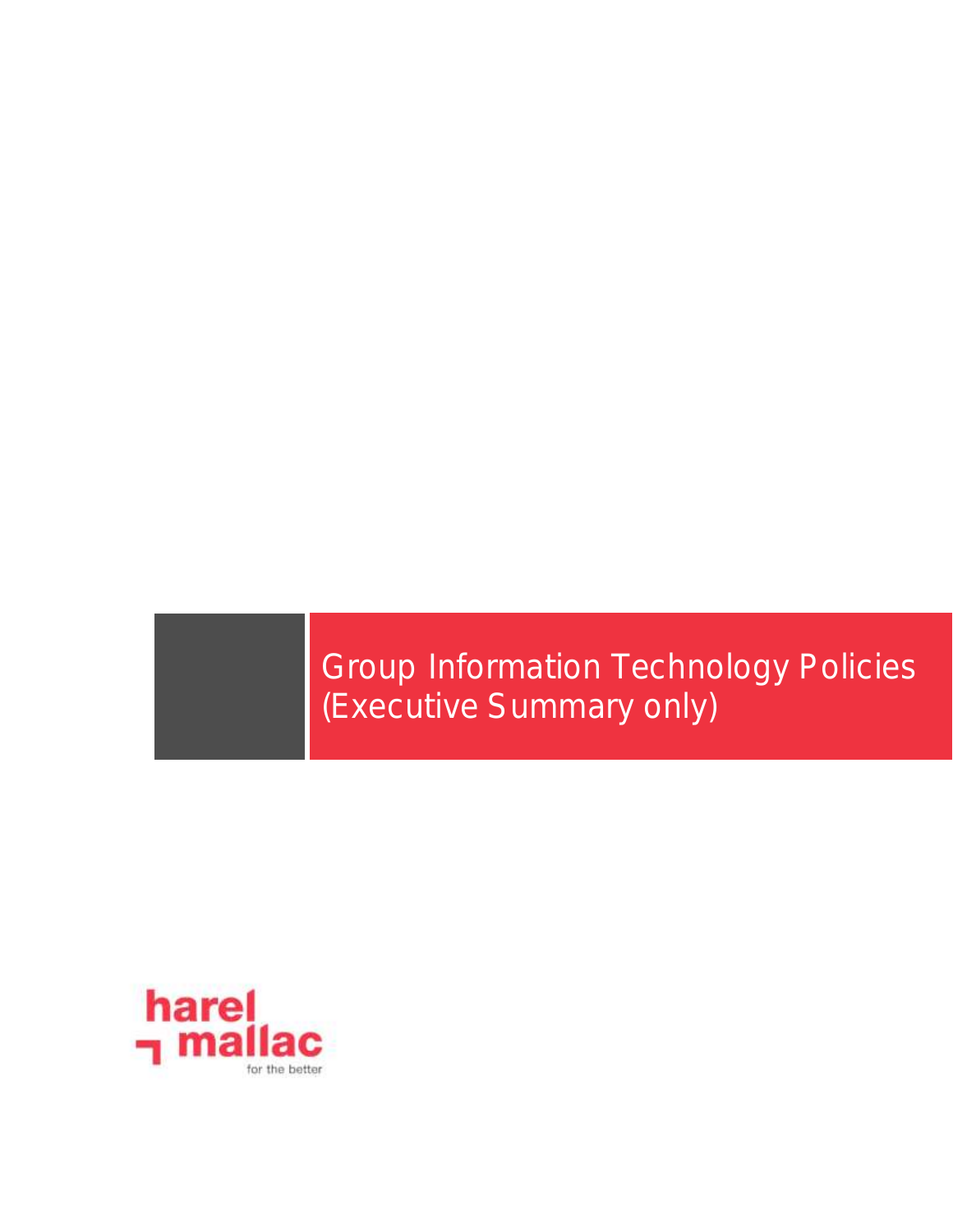Information and information systems are valuable assets and their confidentiality, integrity and availability are critical to our business. These assets can bring competitive advantage, enhance our business strategies and promote efficiency. As the holding entity and an investor in the group entities, the group is committed in instilling a set of consistent and adapted policies focusing on IT governance and information security best practices with the aim of safeguarding these assets.

# 1. Purpose

The Group IT Policy provides a set of guiding principles relating to IT processes and is aimed at:

- **T** Strengthening the internal control environment
- **Promoting consistency across the group, in adhering to desired practices based** on management expectations and best practices
- **Establishing clear expectations of performance and accountability**

## 2. Applicability

The policy applies to the local and foreign subsidiaries listed in Appendix A of the complete document.

# 3. Target Audience

This policy is addressed to all employees (full time or part time), contractors and thirdparties within the above entities who own, develop, operate or use any information systems. Compliance with this policy is mandatory unless authorised waivers are obtained. The Group IT function reserves the right to monitor the use of IT resources and to perform periodic audits to verify compliance with this policy, at any time and without any prior notice. Failure to follow this policy exposes us to risks that could jeopardise client relationships, make us lose competitive advantage or even breach laws.

## 4. Ownership

The policy is sponsored by the Group Head of Corporate Services. The Group IT Manager is responsible for maintaining the document and for providing clarifications pertaining to this document.

## 5. Responsibility Matrix

The Business Unit Leader (or equivalent) of each business unit must designate specific individuals who are responsible for implementing and sustaining the controls defined in this policy. This must be documented in the template provided in Appendix A and must be maintained for compliance monitoring purposes.

## 6. Compliance Monitoring